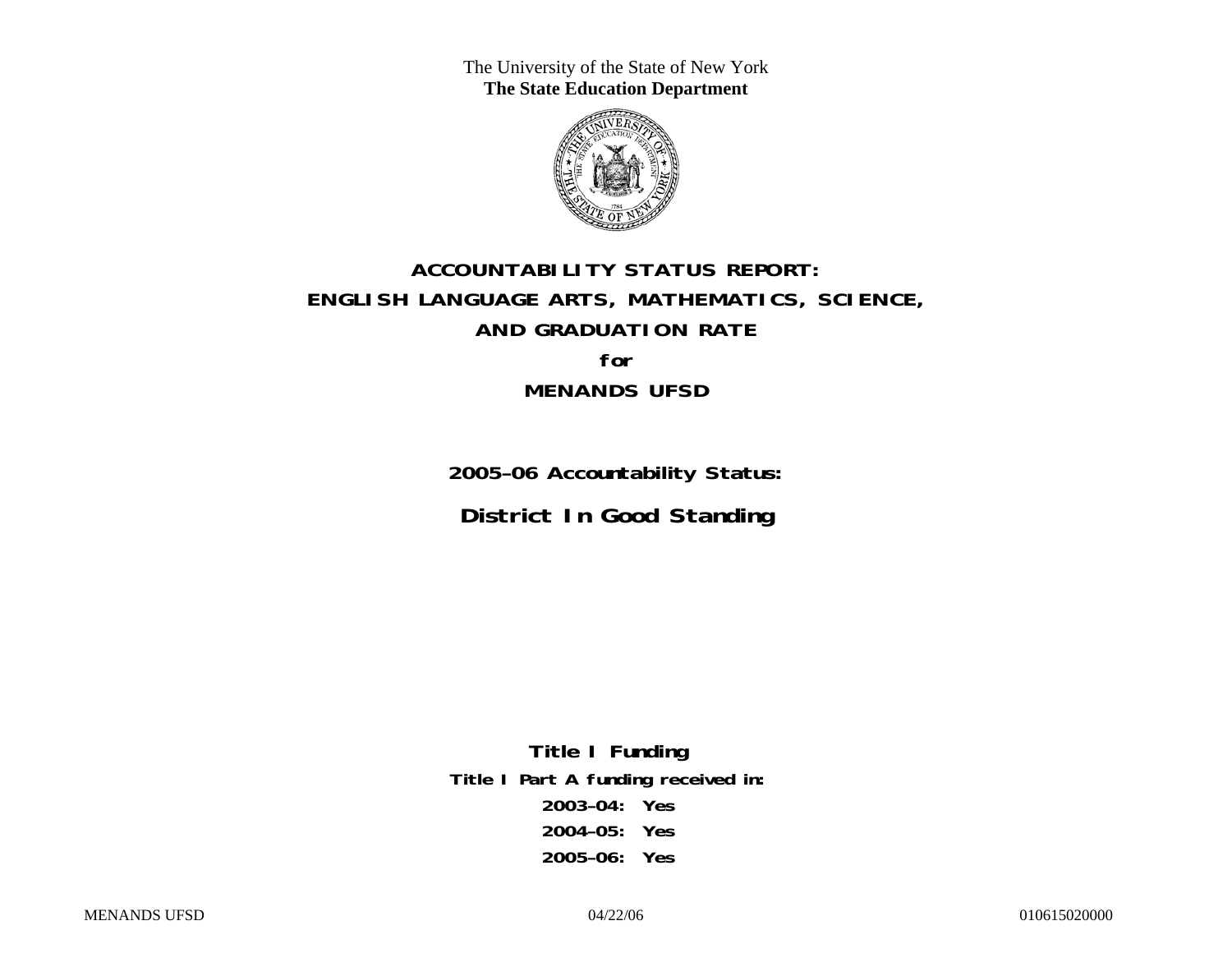### **District Accountability Status Categories**

The list below defines the district status categories of New York State's district accountability system, which is divided into a Federal Title I component and a State component. A district that does not receive Title I funding in a school year does not have a federal status in that year. Consequences for districts not in good standing can be found at: **http://www.emsc.nysed.gov/nyc/DINI/DINI2004-05.shtml**. To be removed from any improvement status, a district must make Adequate Yearly Progress (AYP) at an applicable grade level in the subject area for which it was identified for two consecutive years.

**District in Good Standing:** A district is considered to be in good standing if it has not been identified as a District in Need of Improvement, Requiring Corrective Action, Planning for Restructuring, or Requiring Academic Progress.

**District Requiring Academic Progress:** Under the State component of New York's accountability system, a district that misses making AYP at every applicable grade level in a subject area for two consecutive years is considered a District Requiring Academic Progress (Year 1) for the following year. In each succeeding year that the school fails to make AYP, the year designation is incremented by one.

**District in Need of Improvement (Year 1):** A district that misses making AYP at every applicable grade level in the same subject area for two consecutive years while receiving Title I funds is considered a District in Need of Improvement (Year 1) for the following year.

**District in Need of Improvement (Year 2):** A District in Need of Improvement (Year 1) that misses making AYP at every

applicable grade level in the subject area for which it was identified while receiving Title I funds is considered a District in Need of Improvement (Year 2) for the following year.

**District Requiring Corrective Action:** A District in Need of Improvement (Year 2) that misses making AYP at every applicable grade level in the subject area for which it was identified while receiving Title I funds is considered a District Requiring Corrective Action for the following year.

**District Planning for Restructuring:** A District Requiring Corrective Action that misses making AYP at every applicable grade level in the subject area for which it was identified while receiving Title I funds is considered a District Planning for Restructuring for the following year.

**District Restructuring:** A District Planning for Restructuring that misses making AYP at every applicable grade level in the subject area for which it was identified while receiving Title I funds is considered a District Restructuring for the following year.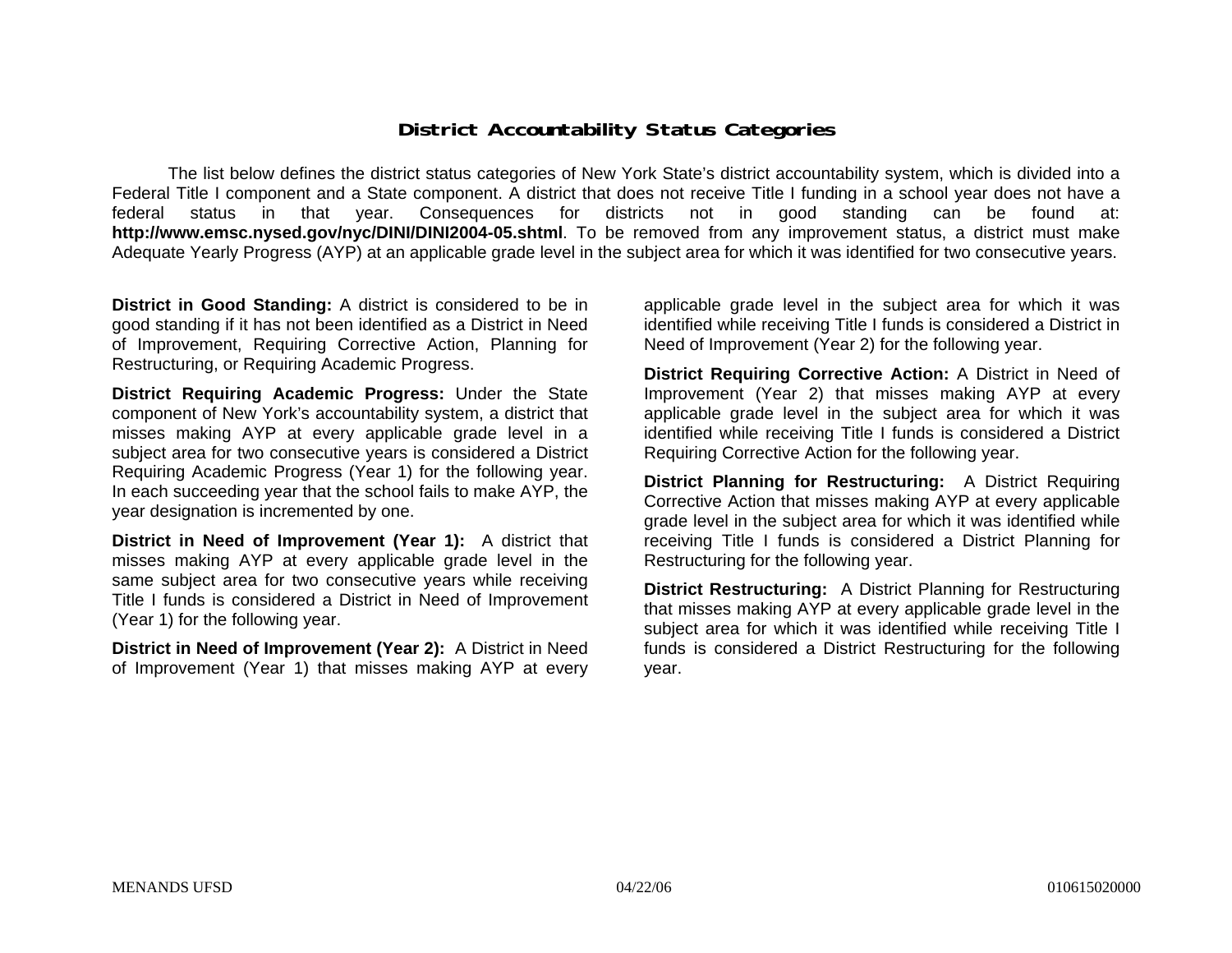## **Elementary-Level English Language Arts**

Definitions of terms, such as Performance Index and Effective Annual Measurable Objective (AMO), are in the glossary, which is the last page of this report.

**To make Adequate Yearly Progress (AYP) in 2004–05, every accountability group must make AYP.** 

**For an accountability group to make AYP in 2004–05, it must** 

- 1. meet the 95 percent participation requirement (*2004–05 Participation*), *and*
- 2. *either* meet its Effective AMO *or* make safe harbor (*2004–05 Performance*  and *Standards*).

To meet the participation requirement, 95 percent of the grade 4 enrollment in each accountability group with 40 or more students must be tested. To meet the

Effective AMO, the Performance Index for each group with 30 or more continuously enrolled students must equal or exceed the Effective AMO. To make safe harbor, the Performance Index of each of these groups must equal or exceed its ELA safe harbor target *and* the group must meet the elementary-level science qualification for safe harbor. (See the elementary-level science page of this report for further information on meeting the science qualification for safe harbor.)

*ELA Safe Harbor Targets:* The elementary-level 2004–05 ELA Safe Harbor Target is calculated by using the following equation: 2003–04 PI + (200 – the 2003–04 PI)  $\times$  0.10. The 2005–06 ELA Safe Harbor Target is calculated by using the following equation: 2004–05 PI + (200 – the 2004–05 PI) × 0.10. The 2005–06 target is provided for groups whose PI was below the Effective AMO in 2004–05.

|                                   |                       | 2004-05 Participation*             | 2004-05 Performance**                                   |                      | 2004-05 Standards |                                     |                                                           |                                                       | 2005-06                                           |
|-----------------------------------|-----------------------|------------------------------------|---------------------------------------------------------|----------------------|-------------------|-------------------------------------|-----------------------------------------------------------|-------------------------------------------------------|---------------------------------------------------|
| <b>Accountability Group</b>       | Grade 4<br>Enrollment | Percent of<br>Enrollment<br>Tested | Count of<br>Continuously<br>Enrolled<br><b>Students</b> | Performance<br>Index | Effective<br>AMO  | <b>ELA Safe</b><br>Harbor<br>Target | Met the<br>Science<br>Qualification<br>for Safe<br>Harbor | <b>Made</b><br>AYP in<br><b>ELA</b> in<br>$2004 - 05$ | <b>ELA Safe</b><br><b>Harbor</b><br><b>Target</b> |
| All Students                      | 21                    |                                    | 39                                                      | 179                  | 115               |                                     |                                                           | <b>YES</b>                                            |                                                   |
| Students with Disabilities****    |                       |                                    | 5                                                       |                      |                   |                                     |                                                           |                                                       |                                                   |
| American Indian/Alaskan Native    |                       |                                    |                                                         |                      |                   |                                     |                                                           |                                                       |                                                   |
| <b>Black</b>                      | 5                     |                                    | 14                                                      |                      |                   |                                     |                                                           |                                                       |                                                   |
| Hispanic                          |                       |                                    |                                                         |                      |                   |                                     |                                                           |                                                       |                                                   |
| Asian or Pacific Islander         | 3                     |                                    | 4                                                       |                      |                   |                                     |                                                           |                                                       |                                                   |
| White                             | 12                    |                                    | 20                                                      |                      |                   |                                     |                                                           |                                                       |                                                   |
| <b>Limited English Proficient</b> |                       |                                    |                                                         |                      |                   |                                     |                                                           |                                                       |                                                   |
| <b>Economically Disadvantaged</b> | 3                     |                                    | 9                                                       |                      |                   |                                     |                                                           |                                                       |                                                   |
| <b>Final AYP Determination</b>    |                       |                                    |                                                         |                      |                   |                                     |                                                           | <b>YES</b>                                            |                                                   |

\*If the participation rate of an accountability group fell below 95 percent in 2004–05, the enrollment shown is the sum of 2003–04 and 2004–05 enrollments and the percent tested is the weighted average of the participation rates for those two years.

\*\*If there were fewer than 30 continuously enrolled tested students in 2004–05, data for 2003–04 and 2004–05 were combined to determine counts and PIs.

\*\*\*Groups with a "\*\*\*" are not required to meet the science qualification for safe harbor to make safe harbor in English and mathematics because fewer than 30 students in the group were administered the science test.

\*\*\*\*In cases of failure to make AYP solely because of the performance of students with disabilities, meeting the 95% participation requirement for this group and subject and meeting or exceeding the AMO if 34 points were added to the PI for this group and subject is an approved way of making AYP for students with disabilities.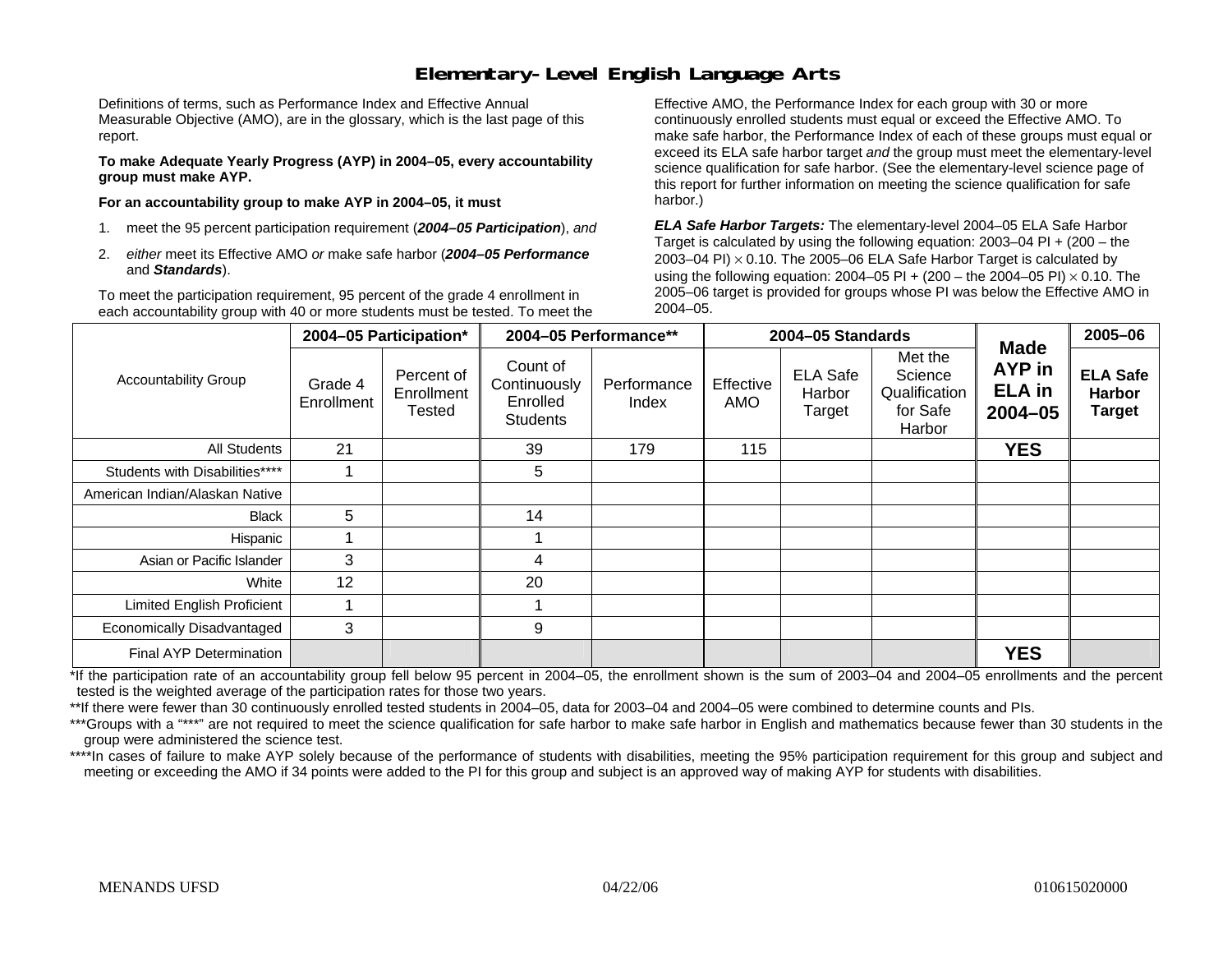## **Elementary-Level Mathematics**

Definitions of terms, such as Performance Index and Effective Annual Measurable Objective (AMO), are in the glossary, which is the last page of this report.

**To make Adequate Yearly Progress (AYP) in 2004–05, every accountability group must make AYP.** 

**For an accountability group to make AYP in 2004–05, it must** 

- 1. meet the 95 percent participation requirement (*2004–05 Participation*), *and*
- 2. *either* meet its Effective AMO *or* make safe harbor (*2004–05 Performance*  and *Standards*).

To meet the participation requirement, 95 percent of the grade 4 enrollment in each accountability group with 40 or more students must be tested. To meet the

Effective AMO, the Performance Index for each group with 30 or more continuously enrolled students must equal or exceed the Effective AMO. To make safe harbor, the Performance Index of each of these groups must equal or exceed its math safe harbor target *and* the group must meet the elementarylevel science qualification for safe harbor. (See the elementary-level science page of this report for further information on meeting the science qualification for safe harbor.)

*Math Safe Harbor Targets:* The elementary-level 2004–05 Math Safe Harbor Target is calculated by using the following equation: 2003–04 PI + (200 – the 2003–04 PI)  $\times$  0.10. The 2005–06 Math Safe Harbor Target is calculated by using the following equation: 2004–05 PI + (200 – the 2004–05 PI) × 0.10. The 2005–06 target is provided for groups whose PI was below the Effective AMO in 2004–05.

|                                   | 2004-05 Participation* |                                    | 2004-05 Performance**                                   |                      |                  | 2004-05 Standards             | <b>Made</b>                                               | 2005-06                                 |                                                    |
|-----------------------------------|------------------------|------------------------------------|---------------------------------------------------------|----------------------|------------------|-------------------------------|-----------------------------------------------------------|-----------------------------------------|----------------------------------------------------|
| <b>Accountability Group</b>       | Grade 4<br>Enrollment  | Percent of<br>Enrollment<br>Tested | Count of<br>Continuously<br>Enrolled<br><b>Students</b> | Performance<br>Index | Effective<br>AMO | Math Safe<br>Harbor<br>Target | Met the<br>Science<br>Qualification<br>for Safe<br>Harbor | <b>AYP</b> in<br>Math in<br>$2004 - 05$ | <b>Math Safe</b><br><b>Harbor</b><br><b>Target</b> |
| <b>All Students</b>               | 21                     |                                    | 39                                                      | 195                  | 126              |                               |                                                           | <b>YES</b>                              |                                                    |
| Students with Disabilities****    |                        |                                    | 5                                                       |                      |                  |                               |                                                           |                                         |                                                    |
| American Indian/Alaskan Native    |                        |                                    |                                                         |                      |                  |                               |                                                           |                                         |                                                    |
| <b>Black</b>                      | 5                      |                                    | 14                                                      |                      |                  |                               |                                                           |                                         |                                                    |
| Hispanic                          |                        |                                    |                                                         |                      |                  |                               |                                                           |                                         |                                                    |
| Asian or Pacific Islander         | 3                      |                                    | 4                                                       |                      |                  |                               |                                                           |                                         |                                                    |
| White                             | 12                     |                                    | 20                                                      |                      |                  |                               |                                                           |                                         |                                                    |
| <b>Limited English Proficient</b> |                        |                                    |                                                         |                      |                  |                               |                                                           |                                         |                                                    |
| Economically Disadvantaged        | 3                      |                                    | 9                                                       |                      |                  |                               |                                                           |                                         |                                                    |
| Final AYP Determination           |                        |                                    |                                                         |                      |                  |                               |                                                           | <b>YES</b>                              |                                                    |

\*If the participation rate of an accountability group fell below 95 percent in 2004–05, the enrollment shown is the sum of 2003–04 and 2004–05 enrollments and the percent tested is the weighted average of the participation rates over those two years.

\*\*If there were fewer than 30 continuously enrolled tested students in 2004–05, data for 2003–04 and 2004–05 were combined to determine counts and PIs.

\*\*\*Groups with a "\*\*\*" are not required to meet the science qualification for safe harbor to make safe harbor in English and mathematics because fewer than 30 students in the group were administered the science test.

\*\*\*\* In cases of failure to make AYP solely because of the performance of students with disabilities, meeting the 95% participation requirement for this group and subject and meeting or exceeding the AMO if 34 points were added to the PI for this group and subject is an approved way of making AYP for students with disabilities.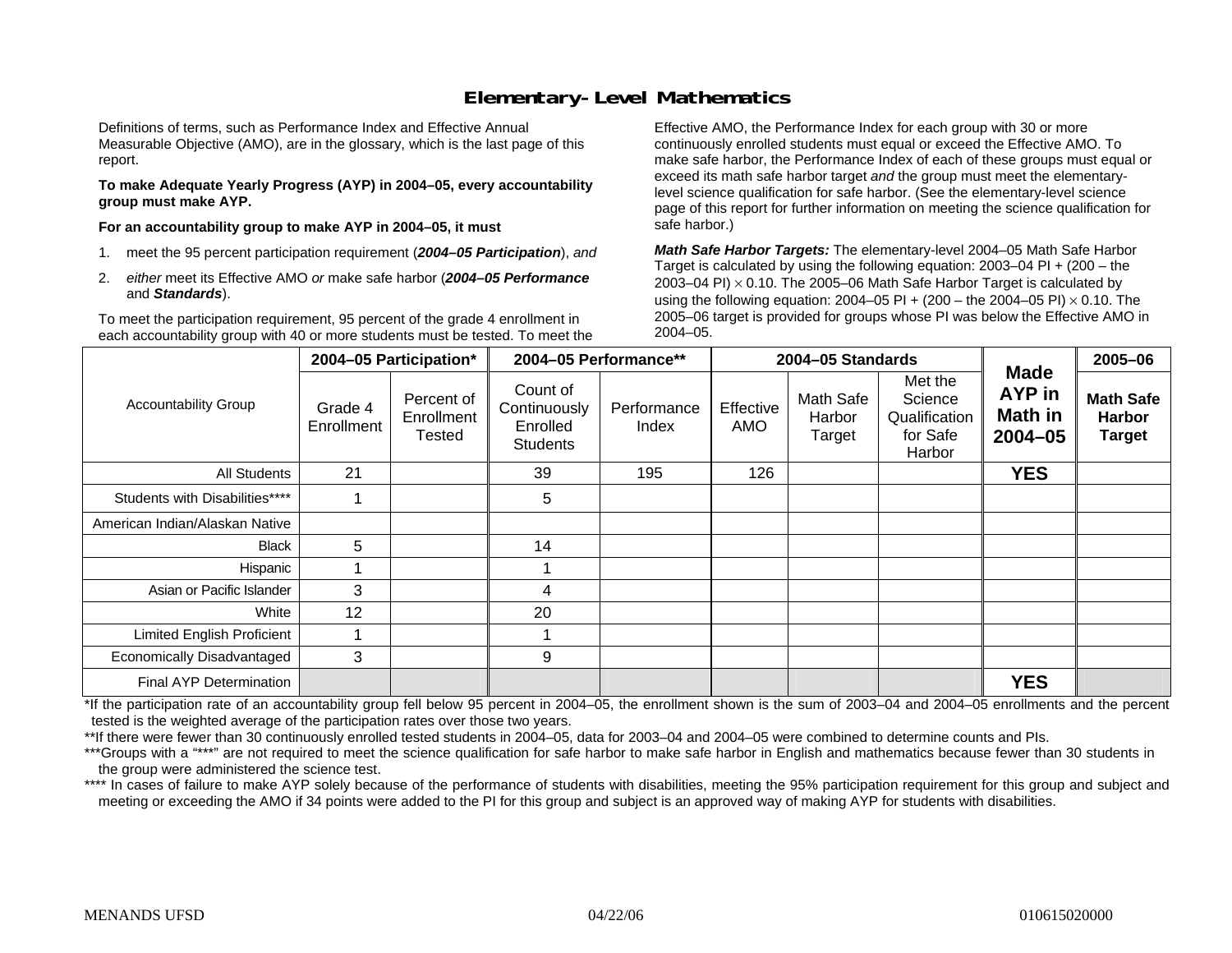## **Elementary-Level Science**

Definitions of terms, such as Progress Target and Adequate Yearly Progress (AYP), are in the glossary, which is the last page of this report.

*Made AYP in Science in 2004–05:* To make AYP in science, the Performance Index (PI) for the "All Students" group must equal or exceed the State Science Standard or the Science Progress Target.

*Qualification for Safe Harbor in Elementary-Level ELA and Math:* For an accountability group to be considered Qualified for Safe Harbor in Elementary-Level ELA and Math, the PI must equal or exceed the State Science Standard or the Science Progress Target in elementarylevel science for that group. Groups with fewer than 30 students tested in elementary-level science are not subject to this qualification criterion.

*Science Progress Targets:* The elementary-level 2004–05 Science Progress Target is calculated by adding one point to the 2003–04 PI. The 2005–06 Science Progress Target is calculated by adding one point to the 2004–05 PI. The 2005–06 target is provided for groups whose PI was below the State Science Standard in 2004–05.

|                                   |                                                         | 2004-05 Performance*                                                                         |     | 2004-05 Standards                           |                                                                         | 2004-05                       | 2005-06 |
|-----------------------------------|---------------------------------------------------------|----------------------------------------------------------------------------------------------|-----|---------------------------------------------|-------------------------------------------------------------------------|-------------------------------|---------|
| <b>Accountability Group</b>       | Count of<br>Continuously<br>Enrolled<br><b>Students</b> | Science<br><b>State</b><br>Performance<br>Science<br>Progress<br>Index<br>Standard<br>Target |     | <b>Made AYP</b><br>in Science<br>in 2004-05 | Qualified for<br>Safe Harbor in<br>Elementary-<br>Level ELA and<br>Math | Science<br>Progress<br>Target |         |
| All Students                      | 39                                                      | 200                                                                                          | 100 |                                             | <b>YES</b>                                                              | <b>YES</b>                    |         |
| <b>Students with Disabilities</b> | 5                                                       |                                                                                              |     |                                             |                                                                         |                               |         |
| American Indian/Alaskan Native    |                                                         |                                                                                              |     |                                             |                                                                         |                               |         |
| <b>Black</b>                      | 14                                                      |                                                                                              |     |                                             |                                                                         |                               |         |
| Hispanic                          |                                                         |                                                                                              |     |                                             |                                                                         |                               |         |
| Asian or Pacific Islander         | 4                                                       |                                                                                              |     |                                             |                                                                         |                               |         |
| White                             | 20                                                      |                                                                                              |     |                                             |                                                                         |                               |         |
| Limited English Proficient        |                                                         |                                                                                              |     |                                             |                                                                         |                               |         |
| Economically Disadvantaged        | 9                                                       |                                                                                              |     |                                             |                                                                         |                               |         |
| Final AYP Determination           |                                                         |                                                                                              |     |                                             | <b>YES</b>                                                              |                               |         |

\*If there were fewer than 30 continuously enrolled students in 2004–05, data for 2003–04 and 2004–05 were combined to determine counts and Performance Indices.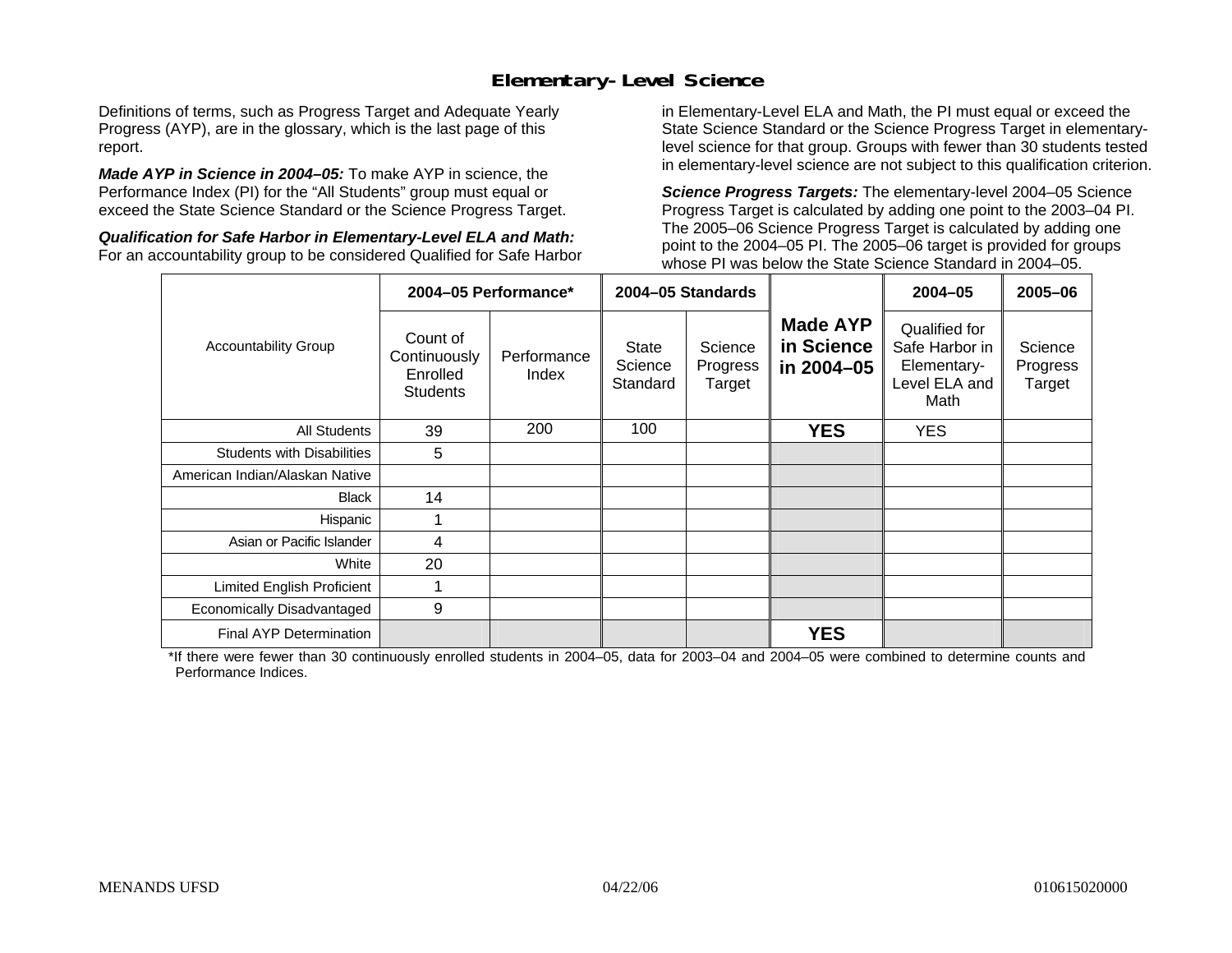# **Middle-Level English Language Arts**

Definitions of terms, such as Performance Index and Effective Annual Measurable Objective (AMO), are in the glossary, which is the last page of this report.

#### **To make Adequate Yearly Progress (AYP) in 2004–05, every accountability group must make AYP.**

#### **For an accountability group to make AYP in 2004–05, it must**

- 1. meet the 95 percent participation requirement (*2004–05 Participation*), *and*
- 2. *either* meet its Effective AMO *or* make safe harbor (*2004–05 Performance* and *Standards*).

To meet the participation requirement, 95 percent of the grade 8 enrollment in each accountability group with 40 or more students must exceed the Effective AMO. To make safe harbor, the Performance Index be tested. To meet the Effective AMO, the Performance Index for each group with 30 or more continuously enrolled students must equal or of each of these groups must equal or exceed its ELA safe harbor target *and* the group must meet the middle-level science qualification for safe harbor. (See the middle-level science page of this report for further information on meeting the science qualification for safe harbor.)

*ELA Safe Harbor Targets:* The middle-level 2004–05 ELA Safe Harbor Target is calculated by using the following equation: 2003–04 PI + (200 – the 2003–04 PI) <sup>×</sup> 0.10. The 2005–06 ELA Safe Harbor Target is calculated by using the following equation:  $2004-05$  PI +  $(200 -$  the  $2004-$ 05 PI)  $\times$  0.10. The 2005–06 target is provided for groups whose PI was below the Effective AMO in 2004–05.

|                                | 2004-05 Participation* |                                    | 2004-05 Performance**                                   |                      |                  | 2004-05 Standards                   |                                                           | 2005-06                                               |                                                   |
|--------------------------------|------------------------|------------------------------------|---------------------------------------------------------|----------------------|------------------|-------------------------------------|-----------------------------------------------------------|-------------------------------------------------------|---------------------------------------------------|
| <b>Accountability Group</b>    | Grade 8<br>Enrollment  | Percent of<br>Enrollment<br>Tested | Count of<br>Continuously<br>Enrolled<br><b>Students</b> | Performance<br>Index | Effective<br>AMO | <b>ELA Safe</b><br>Harbor<br>Target | Met the<br>Science<br>Qualification<br>for Safe<br>Harbor | <b>Made</b><br>AYP in<br><b>ELA</b> in<br>$2004 - 05$ | <b>ELA Safe</b><br><b>Harbor</b><br><b>Target</b> |
| All Students                   | 29                     |                                    | 65                                                      | 171                  | 104              |                                     |                                                           | <b>YES</b>                                            |                                                   |
| Students with Disabilities**** | 4                      |                                    | 10                                                      |                      |                  |                                     |                                                           |                                                       |                                                   |
| American Indian/Alaskan Native |                        |                                    |                                                         |                      |                  |                                     |                                                           |                                                       |                                                   |
| <b>Black</b>                   | 4                      |                                    | 11                                                      |                      |                  |                                     |                                                           |                                                       |                                                   |
| Hispanic                       |                        |                                    | 2                                                       |                      |                  |                                     |                                                           |                                                       |                                                   |
| Asian or Pacific Islander      | $\overline{2}$         |                                    | 8                                                       |                      |                  |                                     |                                                           |                                                       |                                                   |
| White                          | 22                     |                                    | 43                                                      | 172                  | 101              |                                     |                                                           | <b>YES</b>                                            |                                                   |
| Limited English Proficient     |                        |                                    | 3                                                       |                      |                  |                                     |                                                           |                                                       |                                                   |
| Economically Disadvantaged     | 3                      |                                    | 8                                                       |                      |                  |                                     |                                                           |                                                       |                                                   |
| Final AYP Determination        |                        |                                    |                                                         |                      |                  |                                     |                                                           | <b>YES</b>                                            |                                                   |

\*If the participation rate of an accountability group fell below 95 percent in 2004–05, the enrollment shown is the sum of 2003–04 and 2004–05 enrollments and the percent tested is the weighted average of the participation rates for those two years.

\*\*If there were fewer than 30 continuously enrolled tested students in 2004–05, data for 2003–04 and 2004–05 were combined to determine counts and PIs.

\*\*\*Groups with a "\*\*\*" are not required to meet the science qualification for safe harbor to make safe harbor in English and mathematics because fewer than 30 students in the group were administered the science test.

\*\*\*\* In cases of failure to make AYP solely because of the performance of students with disabilities, meeting the 95% participation requirement for this group and subject and meeting or exceeding the AMO if 34 points were added to the PI for this group and subject is an approved way of making AYP for students with disabilities.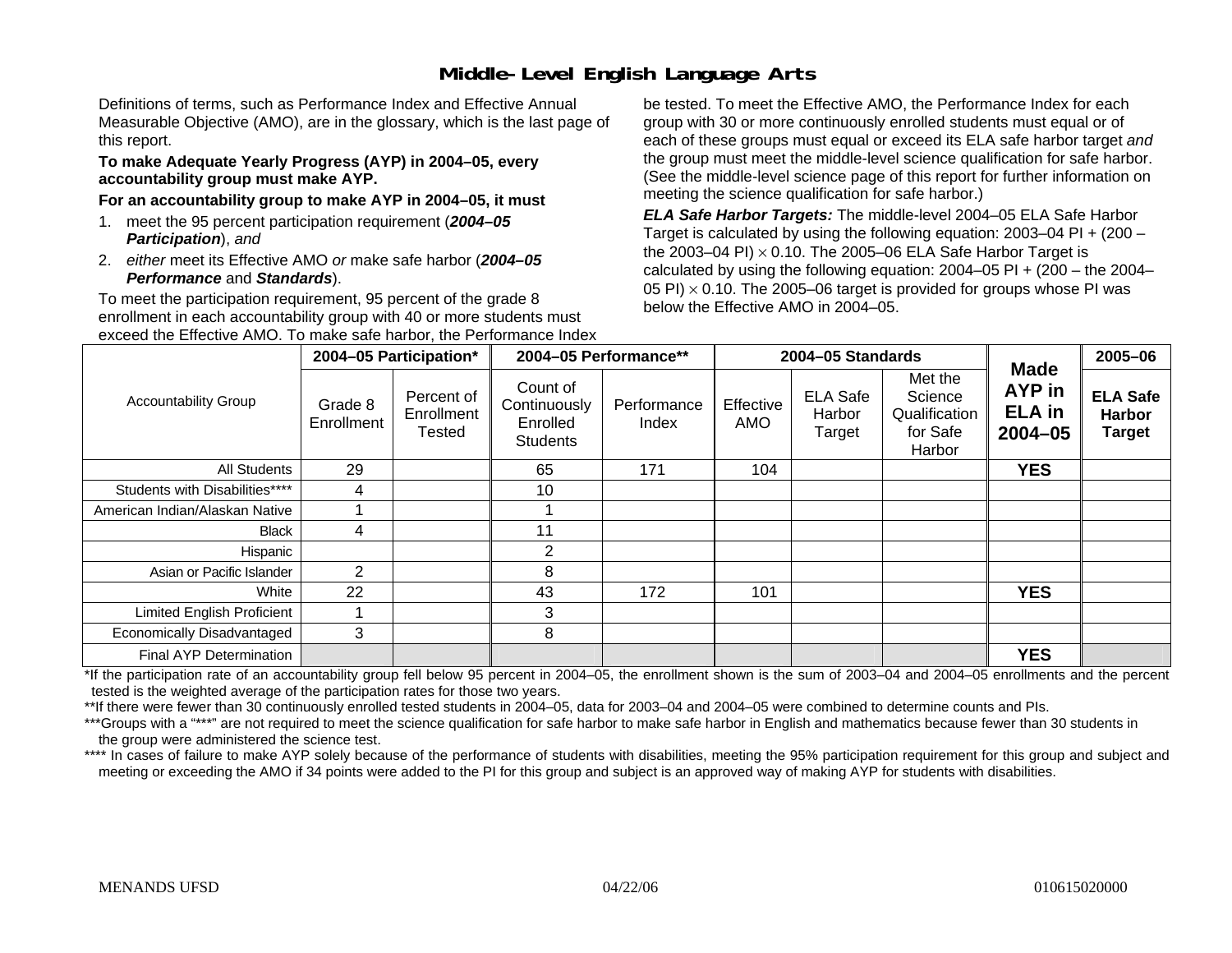## **Middle-Level Mathematics**

Definitions of terms, such as Performance Index and Effective Annual Measurable Objective (AMO), are in the glossary, which is the last page of this report.

#### **To make Adequate Yearly Progress (AYP) in 2004–05, every accountability group must make AYP.**

**For an accountability group to make AYP in 2004–05, it must** 

- 1. meet the 95 percent participation requirement (*2004–05 Participation*), *and*
- 2. *either* meet its Effective AMO *or* make safe harbor (*2004–05 Performance* and *Standards*).

To meet the participation requirement, 95 percent of the grade 8 enrollment in each accountability group with 40 or more students must be tested. To meet the Effective AMO, the Performance Index for each group with 30 or more continuously enrolled students must equal or exceed the Effective AMO. To make safe harbor, the Performance Index of each of these groups must equal or exceed its math safe harbor target *and* the group must meet the middle-level science qualification for safe harbor. (See the middle-level science page of this report for further information on meeting the science qualification for safe harbor.)

*Math Safe Harbor Targets:* The middle-level 2004–05 Math Safe Harbor Target is calculated by using the following equation: 2003–04 PI + (200 – the 2003–04 PI) <sup>×</sup> 0.10. The 2005–06 Math Safe Harbor Target is calculated by using the following equation: 2004–05 PI + (200 – the 2004–05 PI)  $\times$  0.10. The 2005–06 target is provided for groups whose PI was below the Effective AMO in 2004–05.

|                                   |                       | 2004-05 Participation*                    |                                                         | 2004-05 Performance** |                  | 2004-05 Standards             |                                                           | 2005-06                                                       |                                                    |
|-----------------------------------|-----------------------|-------------------------------------------|---------------------------------------------------------|-----------------------|------------------|-------------------------------|-----------------------------------------------------------|---------------------------------------------------------------|----------------------------------------------------|
| <b>Accountability Group</b>       | Grade 8<br>Enrollment | Percent of<br>Enrollment<br><b>Tested</b> | Count of<br>Continuously<br>Enrolled<br><b>Students</b> | Performance<br>Index  | Effective<br>AMO | Math Safe<br>Harbor<br>Target | Met the<br>Science<br>Qualification<br>for Safe<br>Harbor | <b>Made</b><br><b>AYP</b> in<br><b>Math in</b><br>$2004 - 05$ | <b>Math Safe</b><br><b>Harbor</b><br><b>Target</b> |
| All Students                      | 28                    |                                           | 63                                                      | 178                   | 81               |                               |                                                           | <b>YES</b>                                                    |                                                    |
| <b>Students with Disabilities</b> | 4                     |                                           | 9                                                       |                       |                  |                               |                                                           |                                                               |                                                    |
| American Indian/Alaskan Native    |                       |                                           |                                                         |                       |                  |                               |                                                           |                                                               |                                                    |
| Black                             | 4                     |                                           | 11                                                      |                       |                  |                               |                                                           |                                                               |                                                    |
| Hispanic                          |                       |                                           | 2                                                       |                       |                  |                               |                                                           |                                                               |                                                    |
| Asian or Pacific Islander         |                       |                                           |                                                         |                       |                  |                               |                                                           |                                                               |                                                    |
| White                             | 22                    |                                           | 42                                                      | 179                   | 78               |                               |                                                           | <b>YES</b>                                                    |                                                    |
| Limited English Proficient        |                       |                                           | 3                                                       |                       |                  |                               |                                                           |                                                               |                                                    |
| Economically Disadvantaged        | 3                     |                                           | 8                                                       |                       |                  |                               |                                                           |                                                               |                                                    |
| <b>Final AYP Determination</b>    |                       |                                           |                                                         |                       |                  |                               |                                                           | <b>YES</b>                                                    |                                                    |

\*If the participation rate of an accountability group fell below 95 percent in 2004–05, the enrollment shown is the sum of 2003–04 and 2004–05 enrollments and the percent tested is the weighted average of the participation rates over those two years.

\*\*If there were fewer than 30 continuously enrolled tested students in 2004–05, data for 2003–04 and 2004–05 were combined to determine counts and PIs.

\*\*\*Groups with a "\*\*\*" are not required to meet the science qualification for safe harbor to make safe harbor in English and mathematics because fewer than 30 students in the group were administered the science test.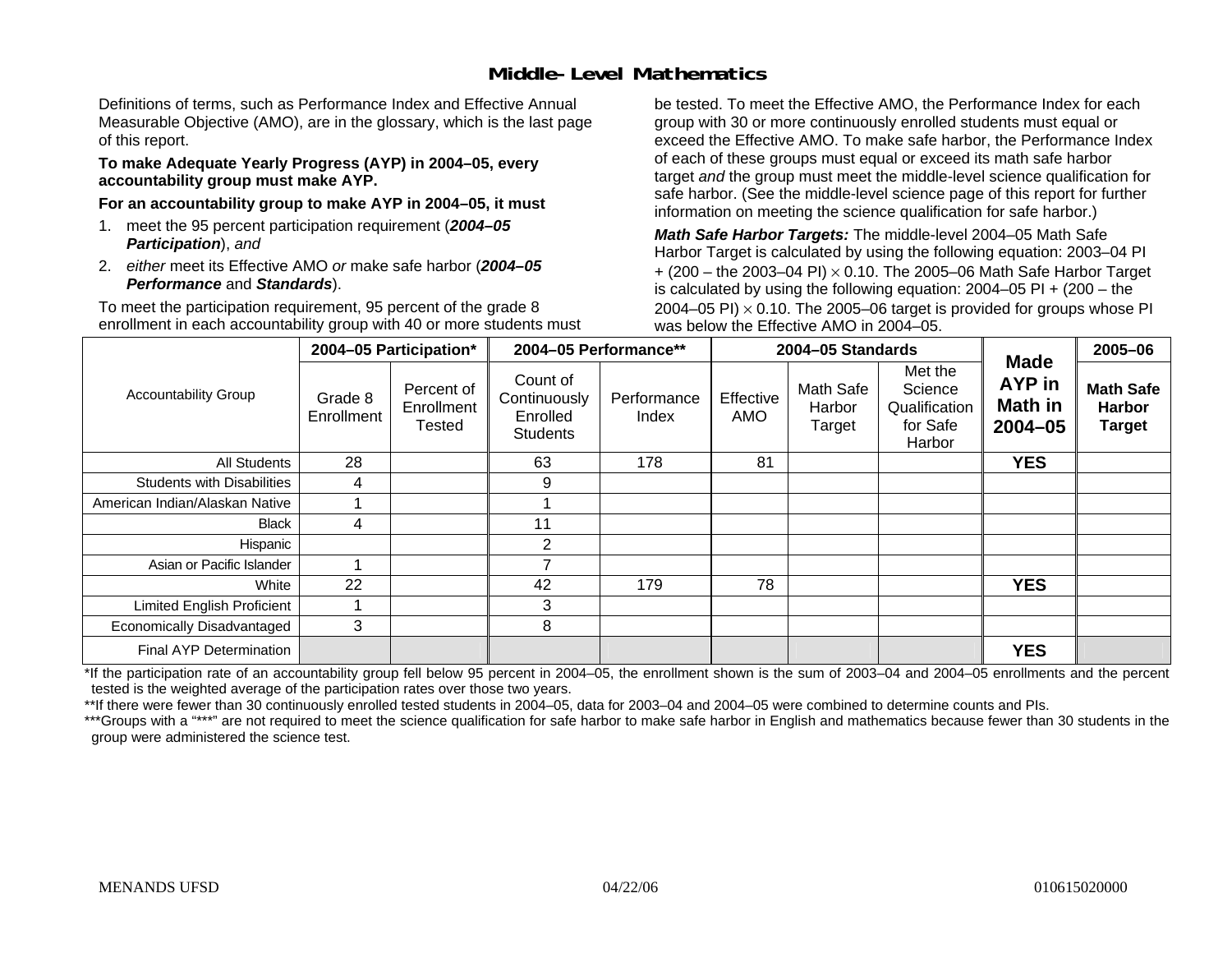## **Middle-Level Science**

Definitions of terms, such as Progress Target and Adequate Yearly Progress (AYP), are in the glossary, which is the last page of this report.

*Made AYP in Science in 2004–05:* To make AYP in science, the Performance Index (PI) for the "All Students" group must equal or exceed the State Science Standard or the Science Progress Target.

*Qualification for Safe Harbor in Middle-Level ELA and Math:* For an accountability group to be considered Qualified for Safe Harbor in Middle-Level ELA and Math, the PI must equal or exceed the State

Science Standard or the Science Progress Target in middle-level science for that group. Groups with fewer than 30 students tested in middle-level science are not subject to this qualification criterion.

*Science Progress Targets:* The middle-level 2004–05 Science Progress Target is calculated by adding one point to the 2003–04 PI. The 2005–06 Science Progress Target is calculated by adding one point to the 2004–05 PI. The 2005–06 target is provided for groups whose PI was below the State Science Standard in 2004–05.

|                                   |                                                         | 2004-05 Performance* |                                     | 2004-05 Standards             |                                             | $2004 - 05$                                                            | 2005-06                       |
|-----------------------------------|---------------------------------------------------------|----------------------|-------------------------------------|-------------------------------|---------------------------------------------|------------------------------------------------------------------------|-------------------------------|
| <b>Accountability Group</b>       | Count of<br>Continuously<br>Enrolled<br><b>Students</b> | Performance<br>Index | <b>State</b><br>Science<br>Standard | Science<br>Progress<br>Target | <b>Made AYP</b><br>in Science<br>in 2004-05 | Qualified<br>for Safe<br>Harbor in<br>Middle-<br>Level ELA<br>and Math | Science<br>Progress<br>Target |
| <b>All Students</b>               | 65                                                      | 188                  | 100                                 |                               | <b>YES</b>                                  | <b>YES</b>                                                             |                               |
| <b>Students with Disabilities</b> | 9                                                       |                      |                                     |                               |                                             |                                                                        |                               |
| American Indian/Alaskan Native    | 1                                                       |                      |                                     |                               |                                             |                                                                        |                               |
| <b>Black</b>                      | 11                                                      |                      |                                     |                               |                                             |                                                                        |                               |
| Hispanic                          | $\overline{2}$                                          |                      |                                     |                               |                                             |                                                                        |                               |
| Asian or Pacific Islander         | 6                                                       |                      |                                     |                               |                                             |                                                                        |                               |
| White                             | 45                                                      | 189                  | 100                                 |                               |                                             | <b>YES</b>                                                             |                               |
| Limited English Proficient        | 2                                                       |                      |                                     |                               |                                             |                                                                        |                               |
| Economically Disadvantaged        | 8                                                       |                      |                                     |                               |                                             |                                                                        |                               |
| <b>Final AYP Determination</b>    |                                                         |                      |                                     |                               | <b>YES</b>                                  |                                                                        |                               |

\*If there were fewer than 30 continuously enrolled students in 2004–05, data for 2003–04 and 2004–05 were combined to determine counts and PIs.